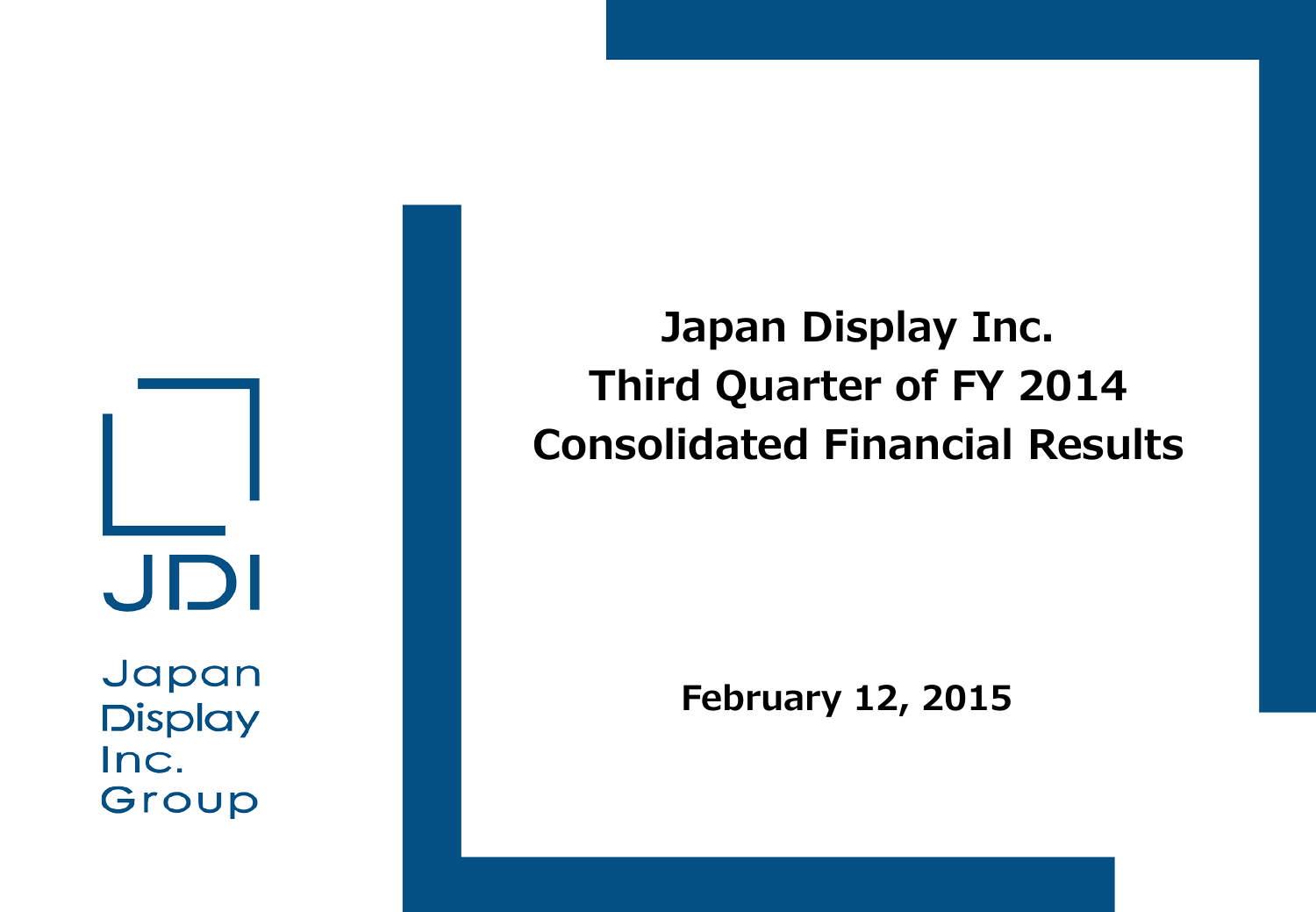# **1. 3Q-FY2014 Financial Results**

## **2. Outlook & Recent Topic**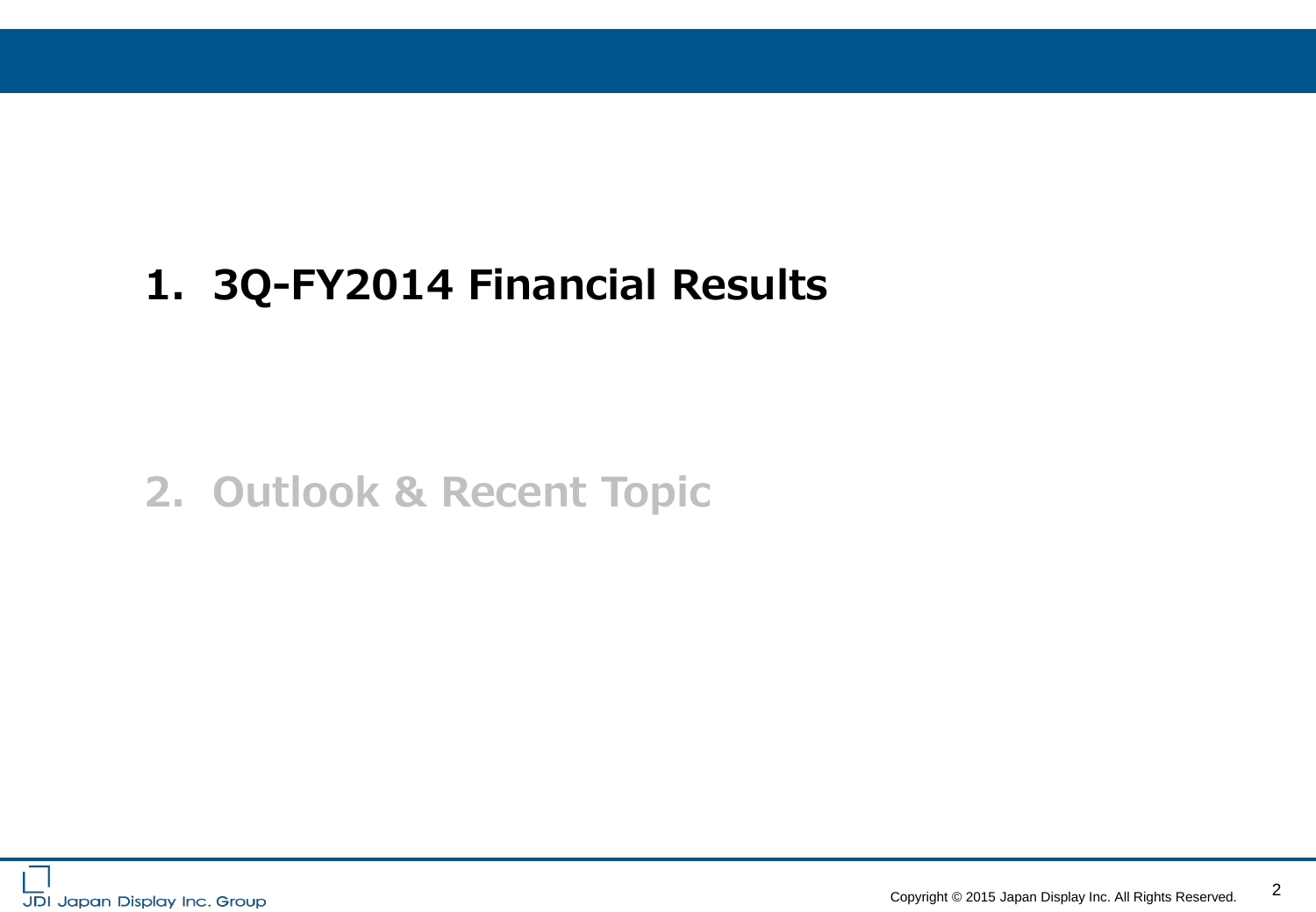#### **FY 2014 3Q Financial Results Summary**

- Large demand from a major customer & weaker yen enabled 3Q **sales and op. income to finish above our expectations as of the announcement of 2Q results.**
- **The weak yen brought major improvement in 3Q net income.**
- Improved operating cash flow resulted in positive free cash flow **& helped returning to net cash (cash and deposits minus interest-bearing liabilities).**
- **With demand running strong, Mobara G6 line started to expand to 50K sheets/mo. 3Q capacity utilization was above 80% (pilot production included).**
- However, customer mfg. issues & new smartphone development **delays slowed sales to China. Also, the cost of rapid production increases & other factors undercut optimal earnings.**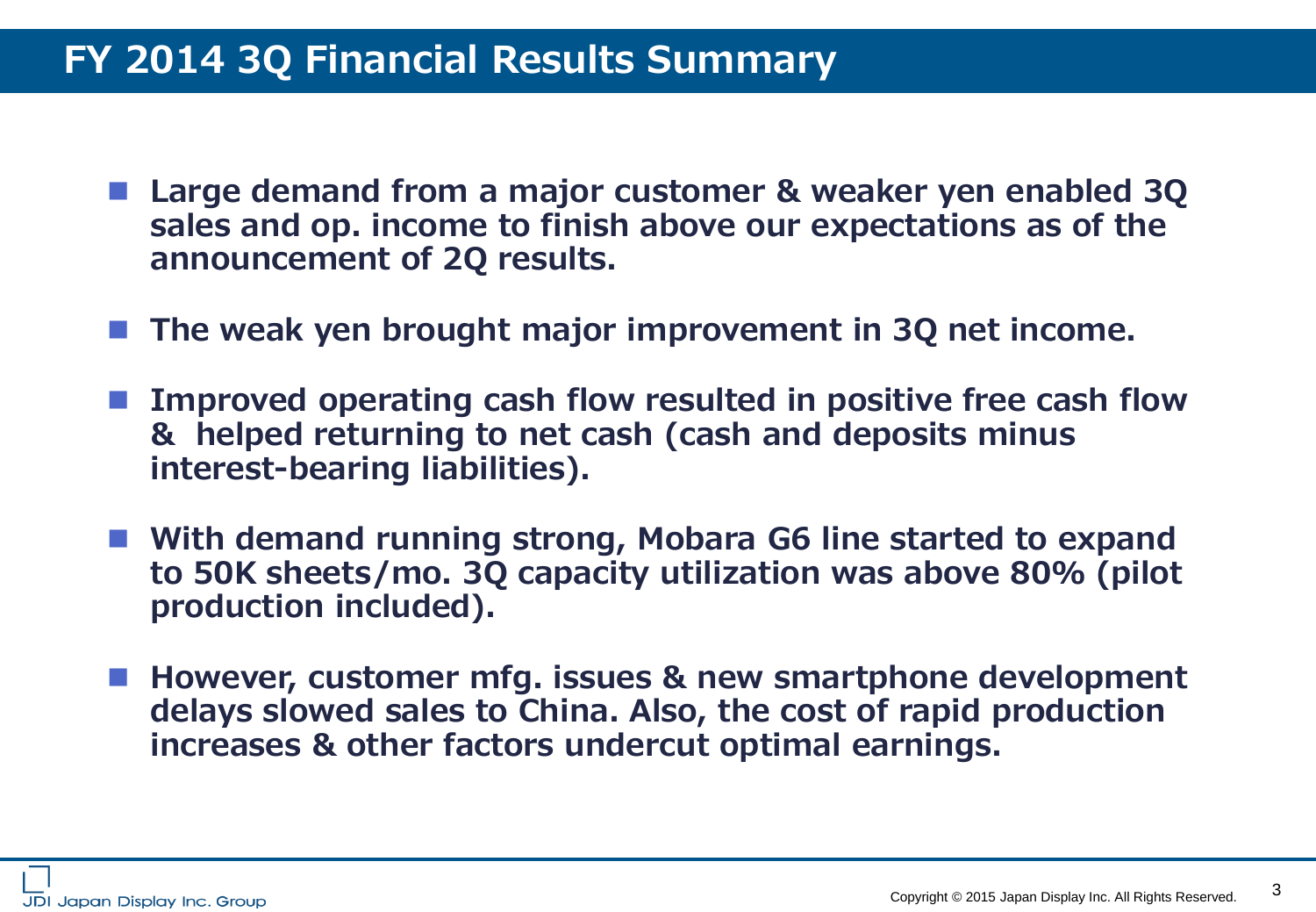## **3Q-FY 2014 Financial Results**

|                             |         |         | (Billion yen) |         |           |
|-----------------------------|---------|---------|---------------|---------|-----------|
|                             | 3Q-FY14 | 3Q-FY13 | YoY Chg.      | 2Q-FY14 | QoQ Chg.  |
| Net sales                   | 251.1   | 161.8   | $+55.2%$      | 160.4   | $+56.6%$  |
| Cost of sales               | 224.4   | 142.4   |               | 155.6   |           |
| Gross profit                | 26.7    | 19.4    | $+37.7%$      | 4.8     | $+455.0%$ |
|                             | 10.6%   | 12.0%   |               | 3.0%    |           |
| SG&A                        | 12.0    | 11.2    |               | 12.4    |           |
| Operating income            | 14.7    | 8.2     | $+79.5%$      | (7.6)   |           |
|                             | 5.9%    | 5.1%    |               | $-4.7%$ |           |
| Non-operating profit (loss) | 3.6     | 0.8     |               | 2.0     |           |
| Ordinary income             | 18.3    | 9.0     | $+104.0%$     | (5.6)   |           |
|                             | 7.3%    | 5.6%    |               | $-3.5%$ |           |
| Extraordinary income (loss) | 1.1     | 0.0     |               | (2.1)   |           |
| Net income                  | 19.2    | 6.9     | $+175.8%$     | (11.0)  |           |
|                             | 7.6%    | 4.3%    |               | $-6.8%$ |           |
| <b>EBITDA</b>               | 32.0    | 24.4    | $+30.9%$      | 9.8     | $+225.3%$ |
|                             | 12.7%   | 15.1%   |               | 6.1%    |           |
| Depreciation & amortization | 17.4    | 17.4    | $-0.1%$       | 17.5    | $-0.7%$   |
| R&D expenses                | 3.3     | 4.3     | $-23.9%$      | 4.0     | $-17.4%$  |
| Avg. FX rate (JPY/USD)      | 114.4   | 100.4   |               | 103.8   |           |
| Mobile Category sales ratio | 84.4%   | 78.3%   |               | 74.9%   |           |
| Unit shipments              |         |         | $+27%$        |         | $+23%$    |
| <b>Blended ASP</b>          |         |         | $+23%$        |         | $+29%$    |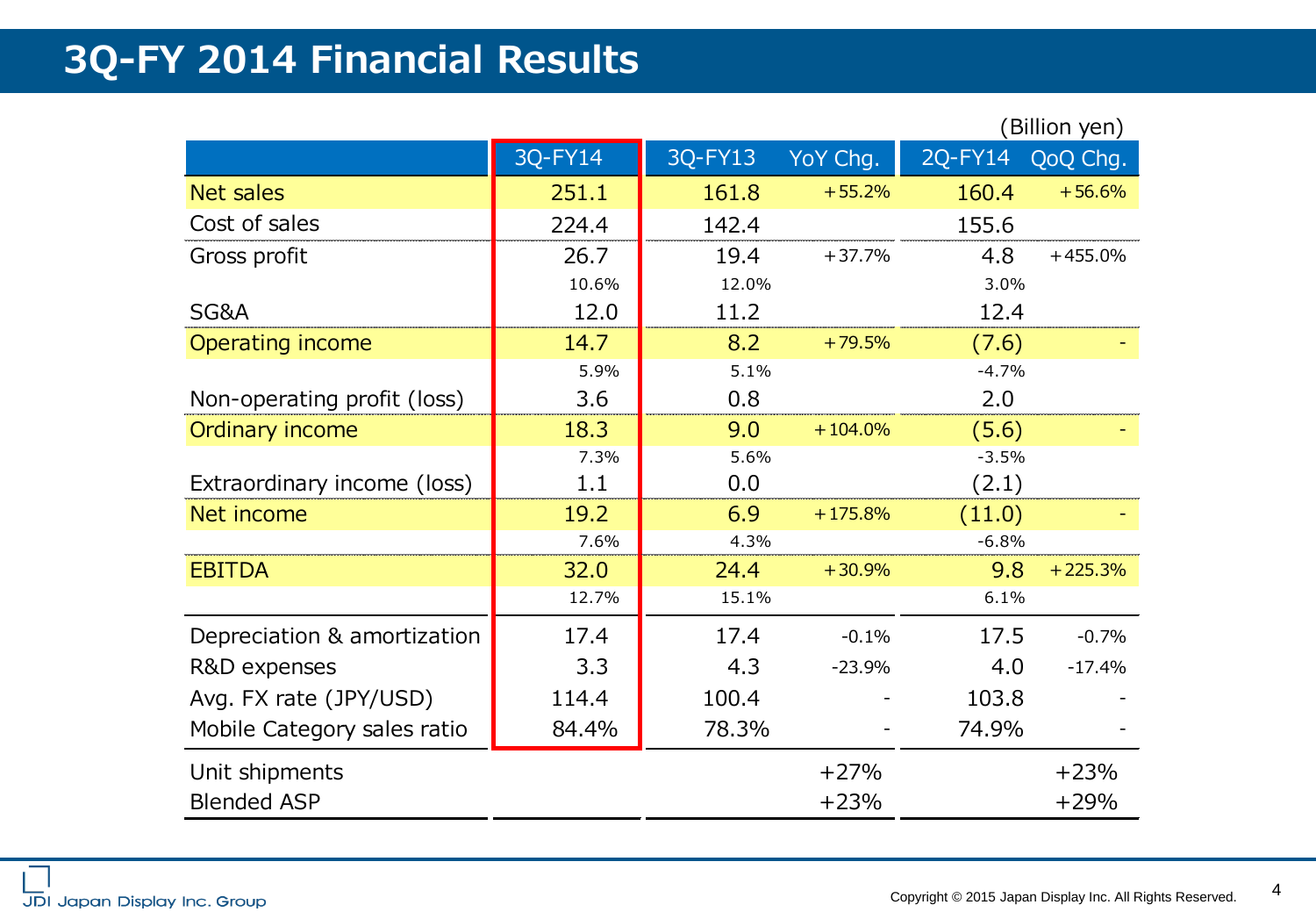#### **Quarterly Results of Operations**

#### **Quarterly Results** (Billion yen)

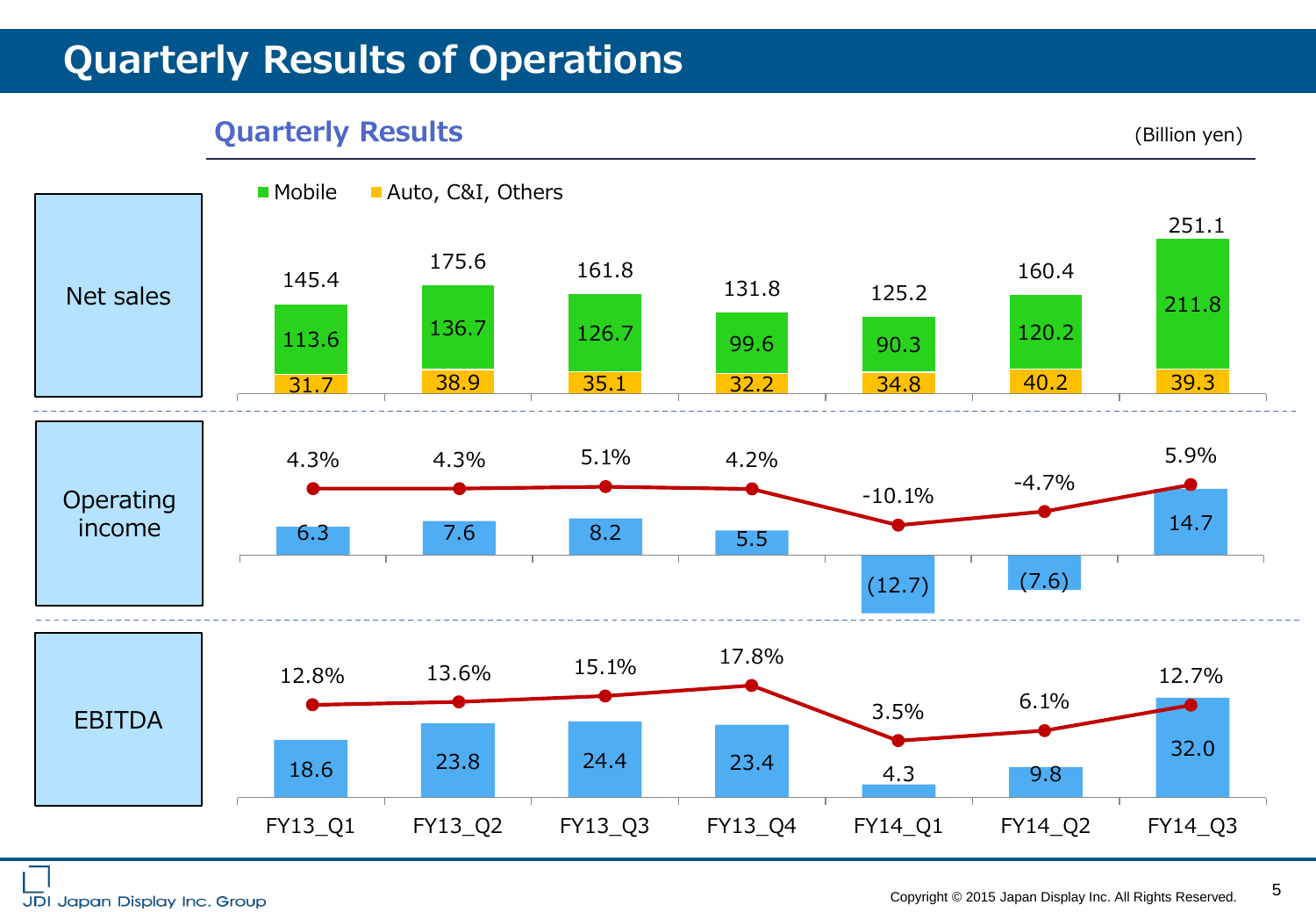## **3Q-FY2014 Operating Income Analysis (YoY)**

#### **Operating Income Analysis (YoY)**



#### 3Q13 3Q14

(Billion yen)

**Note**: JDI's ASP rose YoY mainly due to higher shipments of larger size display panels and display modules with cover glass. However, a same-product comparison shows selling prices fell YoY in the 3Q, resulting in an overall negative earnings impact.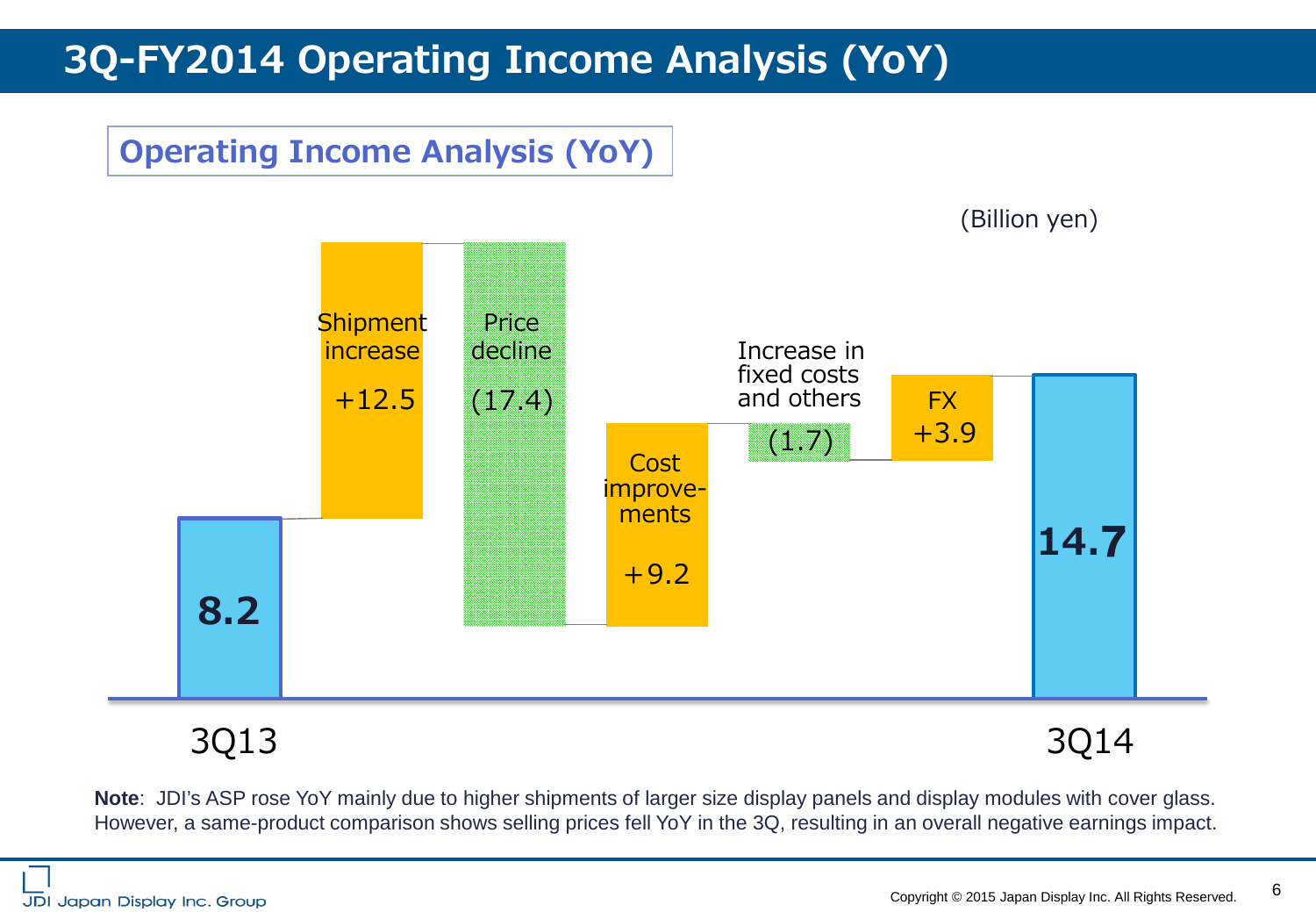#### **3Q-FY2014 Balance Sheet**

#### **Returned to net cash; big improvement in days in inventory**

|                               |         |        | (Billion yen) |
|-------------------------------|---------|--------|---------------|
|                               | 12/2014 | 9/2014 | 3/2014        |
| Cash and deposits             | 89.1    | 71.2   | 141.4         |
| Accounts receivable           | 159.6   | 124.9  | 97.1          |
| Other receivables             | 78.6    | 48.3   | 23.4          |
| Inventories                   | 109.7   | 103.0  | 90.6          |
| Total current assets          | 463.4   | 376.9  | 378.5         |
| Property, plant and equipment | 356.4   | 360.3  | 343.8         |
| <b>Total assets</b>           | 858.1   | 775.2  | 759.0         |
| Accounts payable              | 221.2   | 147.6  | 101.6         |
| Interest-bearing debt         | 86.6    | 96.3   | 102.5         |
| Advance payments              | 52.1    | 56.1   | 66.8          |
| <b>Total liabilities</b>      | 452.2   | 394.4  | 353.8         |
| Total net assets              | 406.0   | 380.7  | 405.1         |
| Shareholders' equity ratio    | 47.1%   | 49.0%  | 53.3%         |
| Net debt to equity ratio      | $-0.6%$ | 6.6%   | $-9.6%$       |
| Merchandise and finished good | 12      | 20     | 17            |
| Work in process               | 18      | 26     | 33            |
| Raw materials and supplies    | 9       | 12     | 12            |
| Days in inventory             | 39      | 58     | 62            |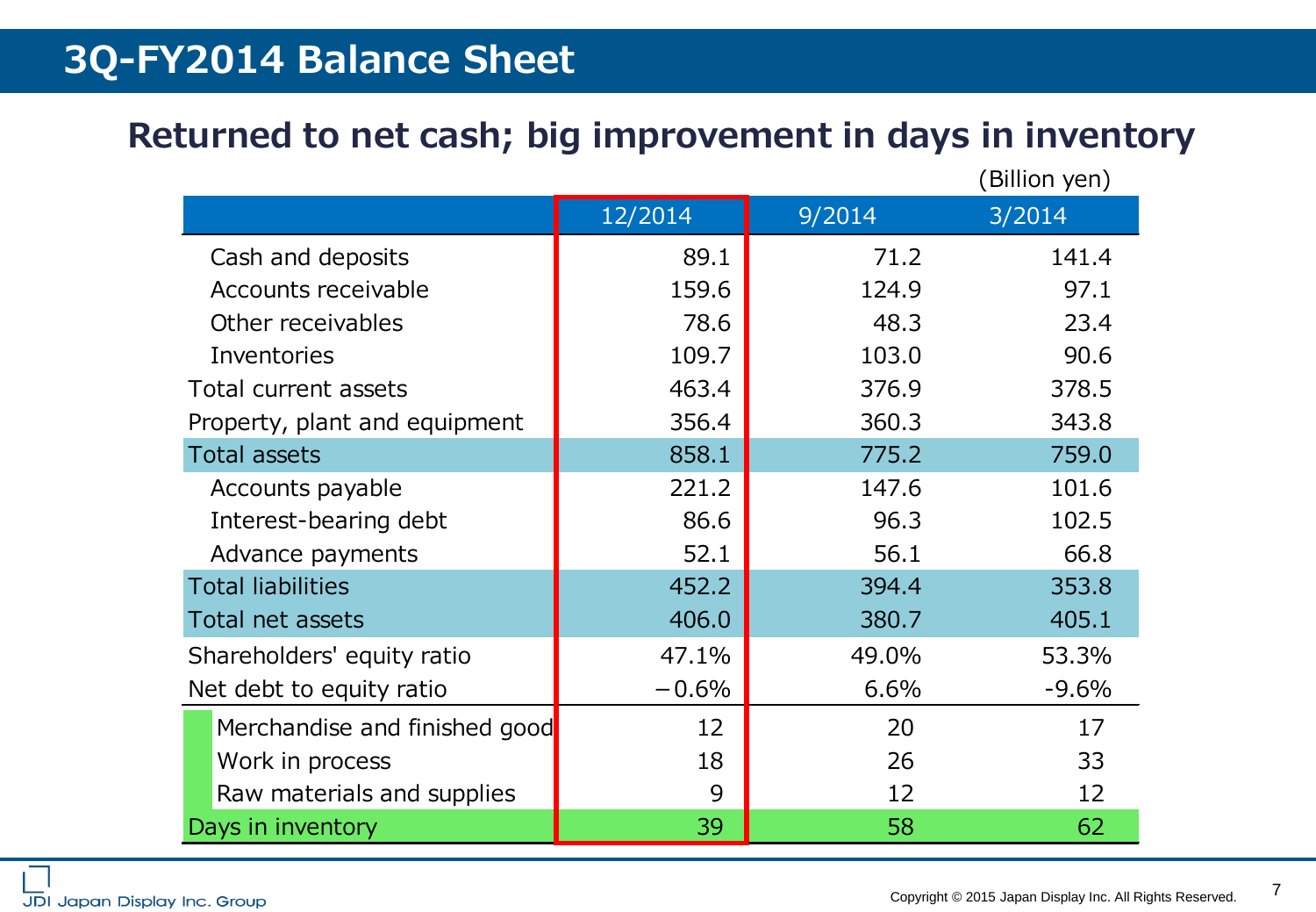#### **3Q-FY 2014 Cash Flow**

#### **Free cash flow was positive for the first time in 3Q**

(Billion yen)

|                                         | 1Q-3Q<br><b>FY14</b> | 3Q-FY14 | 2Q-FY14 | 1Q-FY14 |
|-----------------------------------------|----------------------|---------|---------|---------|
| Income before income taxes              | (5.2)                | 19.4    | (7.7)   | (16.9)  |
| Depreciation and amortization           | 52.0                 | 17.4    | 17.5    | 17.1    |
| Working capital <sup>(1)</sup>          | (2.4)                | 14.6    | (6.5)   | (10.6)  |
| Decrease in advance receipts            | (14.8)               | (4.0)   | (5.5)   | (5.2)   |
| Cash flow from operating activities     | 28.5                 | 43.0    | (1.3)   | (13.3)  |
| Acquisitions of property and equipment  | (70.4)               | (22.2)  | (24.6)  | (23.6)  |
| Cash flow from investing activities     | (62.4)               | (14.9)  | (24.7)  | (22.9)  |
| Cash flow from financing activities     | (20.4)               | (10.9)  | 4.0     | (13.5)  |
| Beginning balance, cash and equivalents | 141.4                | 71.2    | 91.2    | 141.4   |
| Increase in cash and equivalents        | (52.3)               | 17.9    | (20.0)  | (50.2)  |
| Ending balance, cash and equivalents    | 89.1                 | 89.1    | 71.2    | 91.2    |
| Free cash flow <sup>(2)</sup>           | (34.0)               | 28.2    | (25.9)  | (36.2)  |

(1) Working capital =  $+$  Accounts receivable + Inventories + Accounts payable + Other receivables (2) Free cash flow = Cash flow from operating activities + Cash flow from investing activities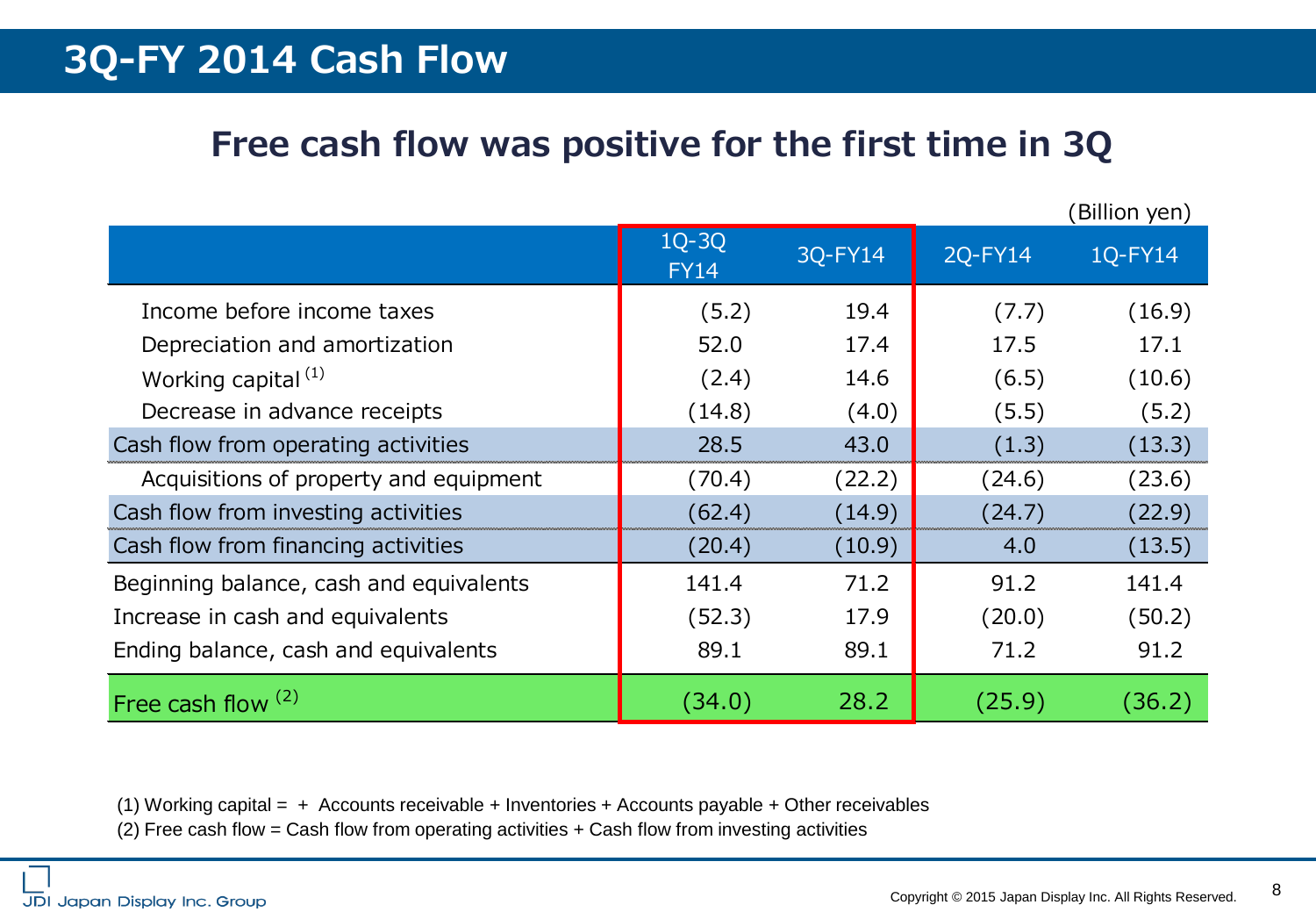# **1. 3Q-FY2014 Financial Results**

# **2. Outlook & Recent Topic**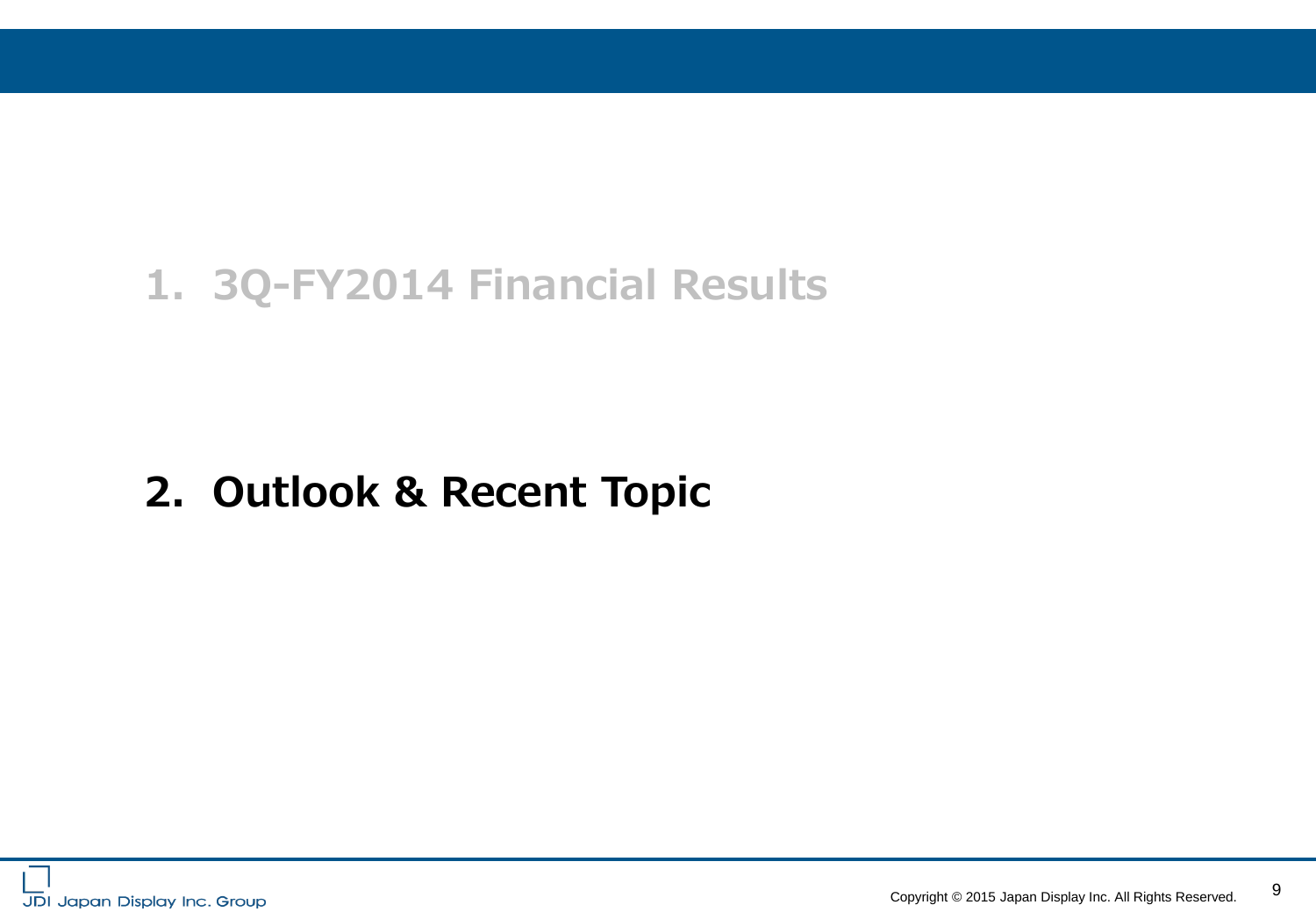#### **Quarterly Sales by Product Category and Sales Region**

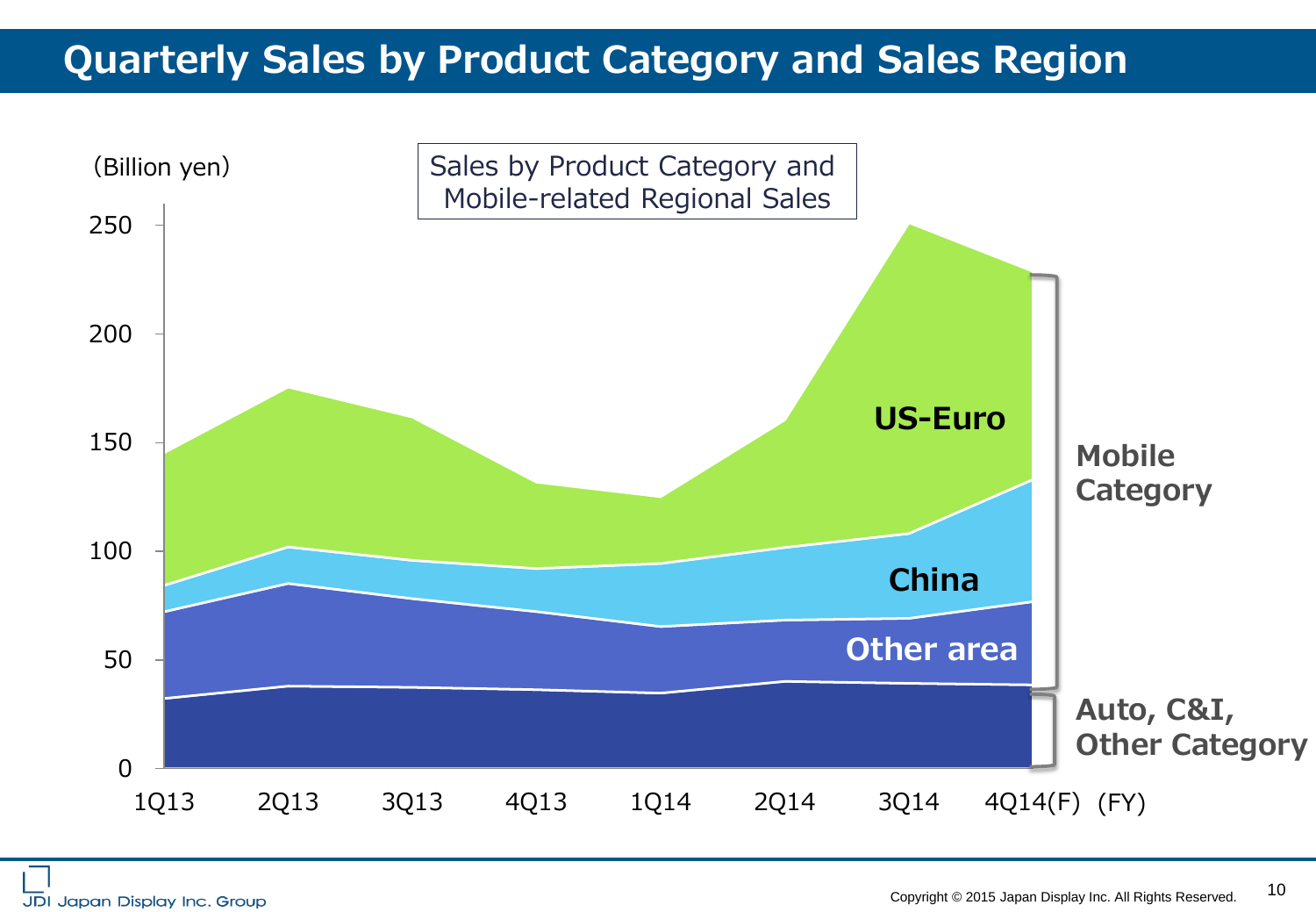## **Smartphone Display Sales to China/Asian by Resolution**



3Q: Short of expectations due to customer product development delays & other issues

- 4Q and after: Higher resolutions & trend of higher Pixel Eyes™ ratio to continue, but progress of new product intros by China/Asia customers & competition with strong-selling iPhone 6 in China market require caution.
- FY 2014 Y180bn sales-to-China forecast likely to fall 10% short. 4Q and after: High possibility of tight mfg. capacity expected. JDI will place emphasis on profitability.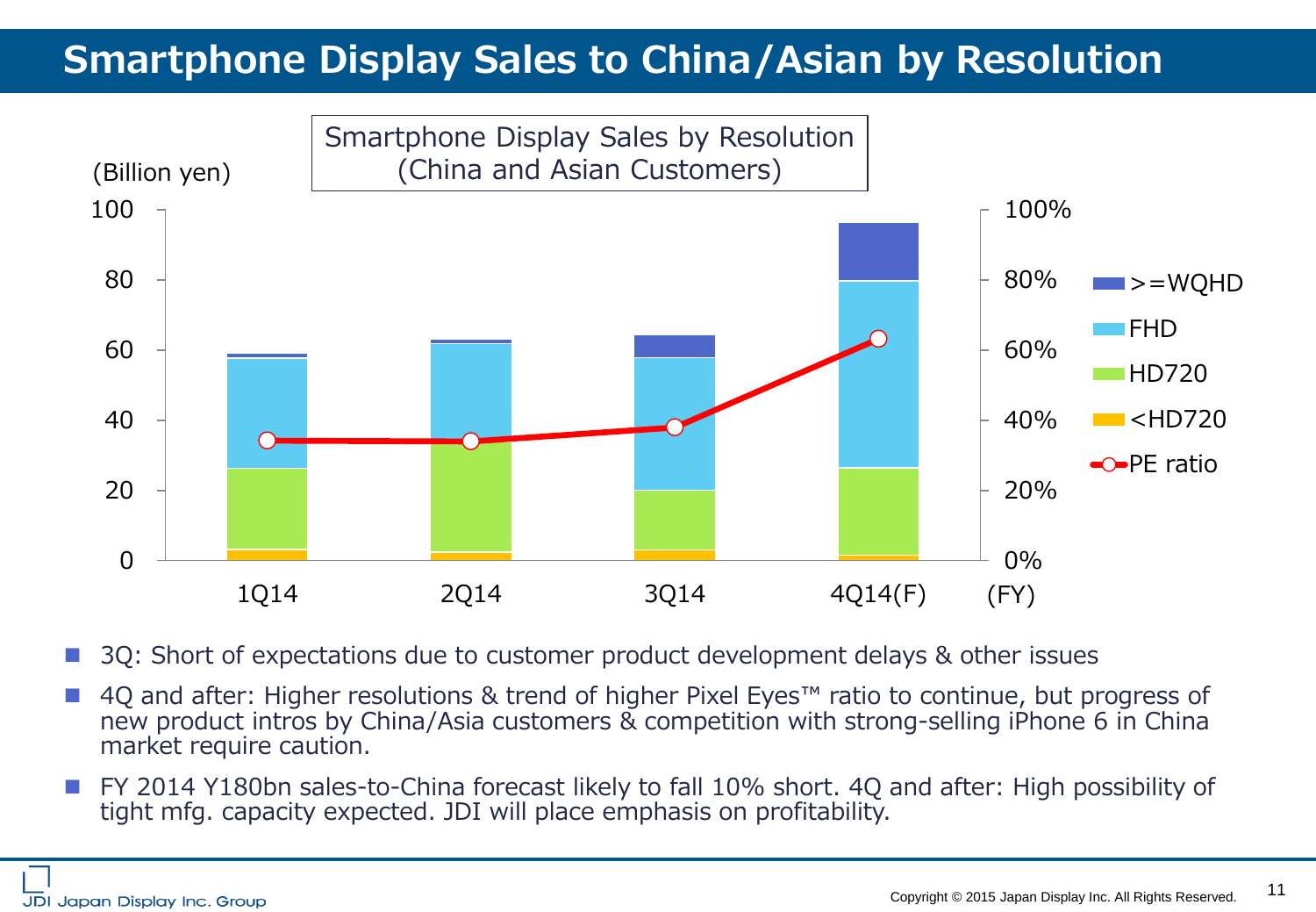#### **FY 2014 Earnings Forecast and 4Q guidance**

|                        | 9 mo ended<br>Dec 31, 2014<br>(A) | <b>FY2014</b><br>Forecast<br>(B) | $(B-A)$             | Advance-<br>ment |
|------------------------|-----------------------------------|----------------------------------|---------------------|------------------|
| Net sales              | 536.7                             | 740.0                            |                     | 203.3 72.5%      |
| Operating income       | $\triangle$ 5.6                   | 6.5                              | 12.1                |                  |
| Ordinary income        | 4.2                               | 1.5                              | 5.7                 |                  |
| Net income             | $\triangle$ 8.6                   | $\blacktriangle$ 12.1            | $\triangle$ 3.5 (1) |                  |
| <b>EBITDA</b>          | 46.2                              | 77.1                             | 30.9                | 59.9%            |
| <b>Annual Dividend</b> |                                   | yen                              |                     |                  |

(1) 4Q set to record extraordinary loss of Y7bn on closure of Fukaya Plant (announced Oct. 15, 2014)

#### **Guidance for 4Q-FY14**

- Sales: Although sales to a major customer fall QoQ demand should stay solid; higher Pixel Eyes™ shipments to other customers expected.
- Operating income: Product development delays at China/Asia customers etc. could cause shipments to slip. There is room to reduce the cost of rapid production increases.
- Recurring & net income: Forex losses possible if yen strengthens compared with end-Dec.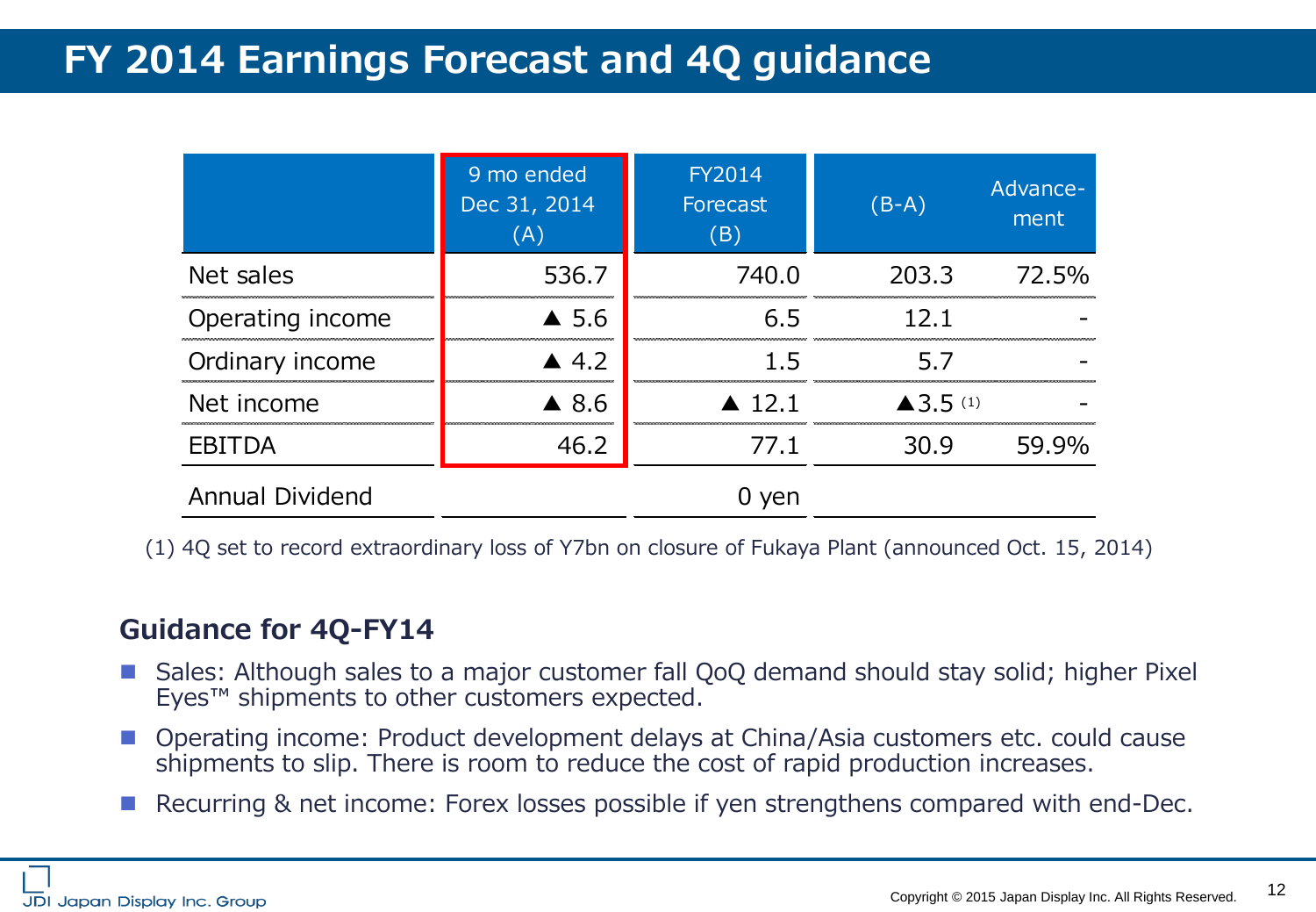#### **Sales Expectation by Resolution and Customer Region**

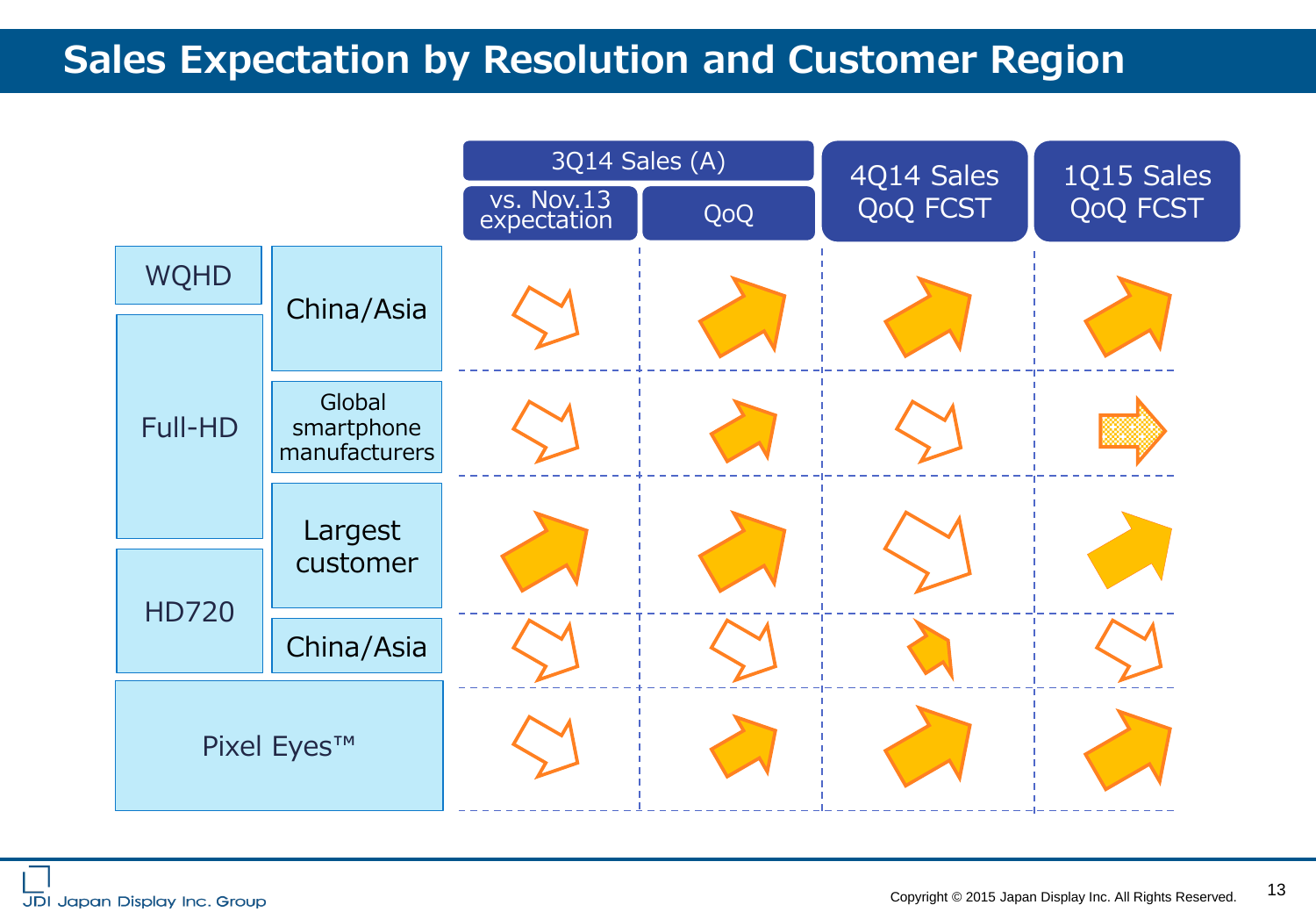#### **Recent Topic: Automotive Display Module Assembly Capacity Enlarged**

- Given expected automotive display demand, Kaohsiung Opto-Electronics Inc. (KOE, a Taiwan subsidiary) will expand module assembly capacity for automobile displays (announced Jan. 22)
- Goal by end-FY 2016 is to boost 7-inch and above display module assembly capacity from current 180K pcs./mo. to 450K pcs./mo. (group total: Above 1.2mn pcs./mo.)